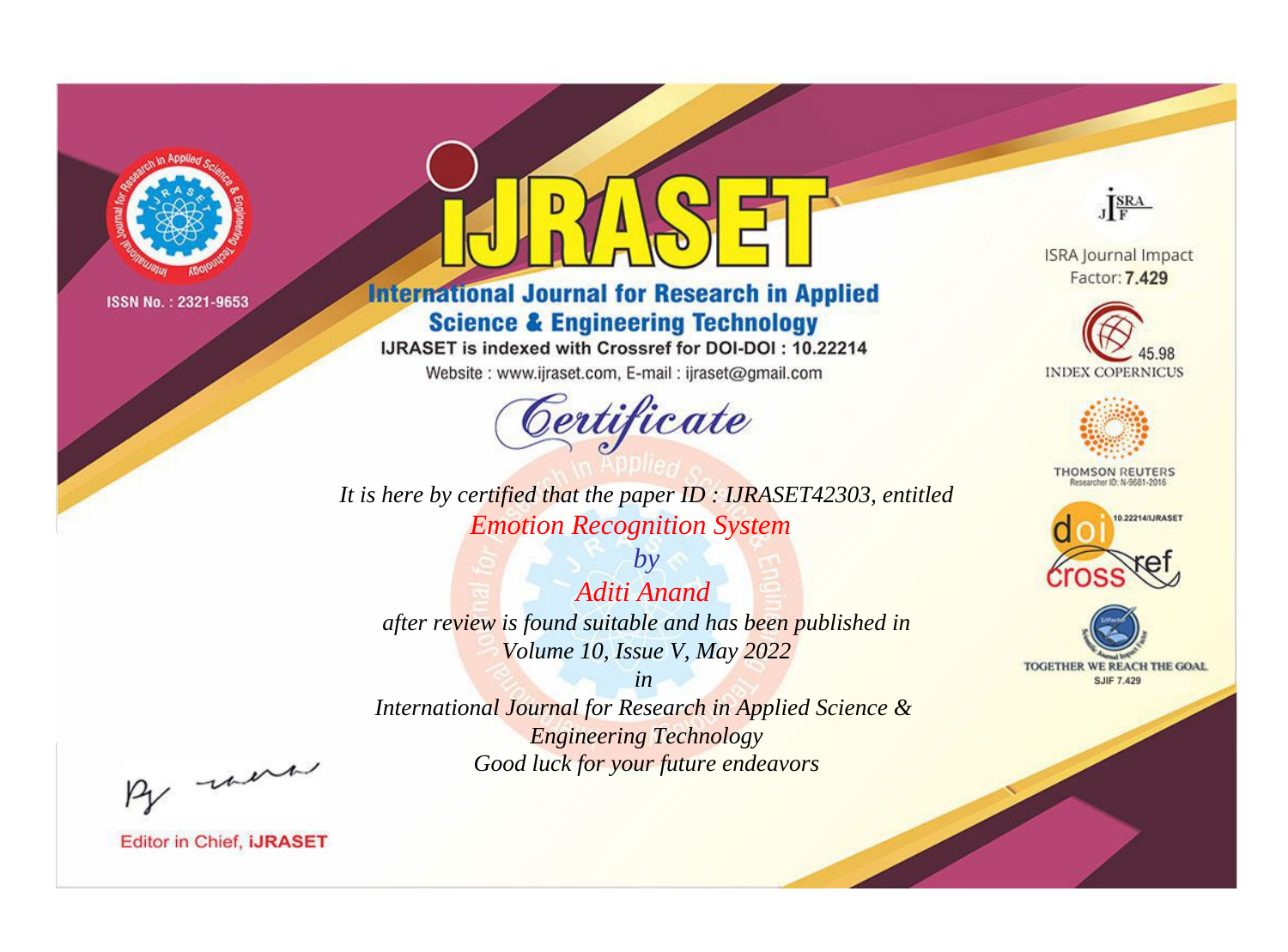

# **International Journal for Research in Applied Science & Engineering Technology**

IJRASET is indexed with Crossref for DOI-DOI: 10.22214

Website: www.ijraset.com, E-mail: ijraset@gmail.com



**ISRA Journal Impact** Factor: 7.429

JERA

**INDEX COPERNICUS** 



**THOMSON REUTERS** 



TOGETHER WE REACH THE GOAL **SJIF 7.429** 

*It is here by certified that the paper ID : IJRASET42303, entitled Emotion Recognition System*

*by Rajashvi Srivastava after review is found suitable and has been published in Volume 10, Issue V, May 2022*

*in International Journal for Research in Applied Science &* 

*Engineering Technology Good luck for your future endeavors*

By morn

**Editor in Chief, IJRASET**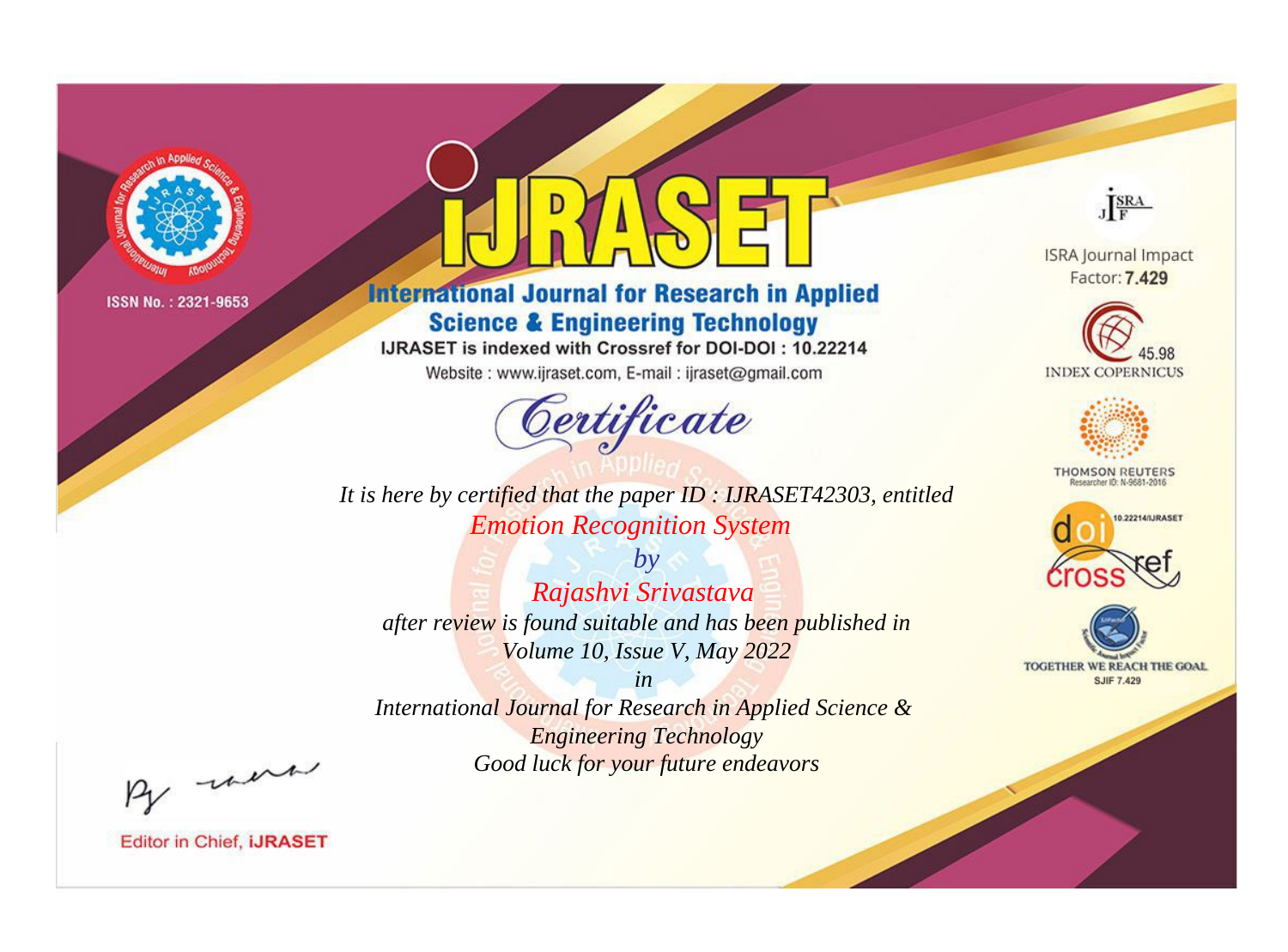

# **International Journal for Research in Applied Science & Engineering Technology**

IJRASET is indexed with Crossref for DOI-DOI: 10.22214

Website: www.ijraset.com, E-mail: ijraset@gmail.com



JERA

**ISRA Journal Impact** Factor: 7.429





**THOMSON REUTERS** 



TOGETHER WE REACH THE GOAL **SJIF 7.429** 

*It is here by certified that the paper ID : IJRASET42303, entitled Emotion Recognition System*

*by Archismaan Banerjee after review is found suitable and has been published in Volume 10, Issue V, May 2022*

*in* 

*International Journal for Research in Applied Science & Engineering Technology Good luck for your future endeavors*

By morn

**Editor in Chief, IJRASET**